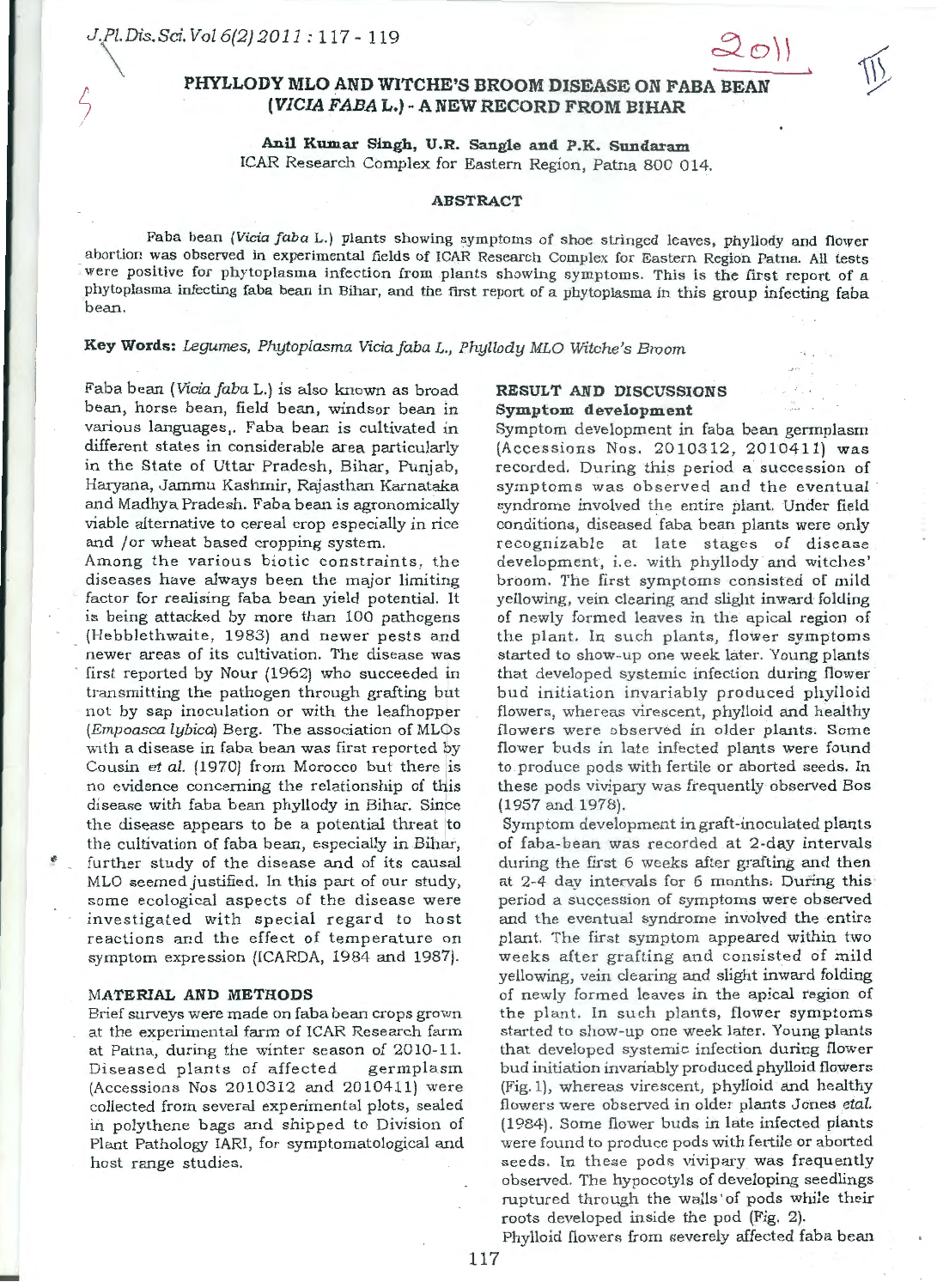**Fig.1 New record of Phyllody MLO and Witche's Broom in faba bean from Bihar** 



**Fig. 2: Faba bean being evaluated under field conditions** 



**Fig.3: Faba bean being evaluated under controlled condition** 



plants showed excessive ptoliferation of receptacle. Primary proliferation was followed by secondary and tertiary proliferations which contributed to witches' broom symptoms. New virescent flowers continued to arise for as long as five months. Excessive . sprouting of buds in vegetative basal parts of the plant started about 6 weeks after grafting and coincided with complete cessation of apical growth. In advanced disease stages bud proliferation became excessive, while the main stem became yellow and finally desiccated Bos (1957 and 1978) and Jones et al. (1984). These visible above-ground symptoms were also accompanied by characteristic modifications of the root system. They consisted of root proliferation and excessive necrosis. Nodulation was highly affected and diseased plants produced small necrotic and deformed nodules Bos (1957and1978).

The disease mentioned and described above is being reported first time from Bihar. It is an important disease of faba bean crop having capacity to collapse the plant at any stage especially during peak vegetative and reproductive phase resulting to less or on pod bearing some time pods may produce without seeds. The economic importance of this disease is already reported by several workers of India and abroad also. It is noticed that some time due lax approach this may cause havoc in production of faba bean. Since the nature and causal organism (CO) of disease is unique and first time reported from Bihar. Now we have to sensitize faba bean grower to this disease also as prevention is better. than cure is the key principal to manage this disease effectively. Cultural practices like adoption of crop rotation and selection of resistant varieties are the preventive measure before taking the crop, whereas use of systemic pesticide and other fungicides, antibiotics are some of profilactive and curative measure can be adopted.

## **LITERATURE CITED**

- Bos, L., 1957: Witches' broom phenomena, a patho-morphological study. Meded. Landbouwhogesch. Wageningen,57(1), 79 p.
- Bos, L., 1978: Symptoms of virus diseases in plants. 3rd· ed. Agric. Publis. Doc. Center, Wageningen, The Netherlahds.
- Cousin, M. T., M. C. Abadie, 1983: Remote action of MLOs on different cells of the anther pollensacs. Proc. Int. Symp. on Patho. Mycopl.,Bordeaux,July8-ll, 1983,p.14.
- FAOSTAT, 2009: Prodstat: crops. FAO statistical databases (faostat), food and agriculture organization of the United Nations (FAO), http:/ /faostat.fao.org.
- Hebblethwaite, P.D., 1983: The Faba Bean. Butterworths, London, U.K., 573 pp.